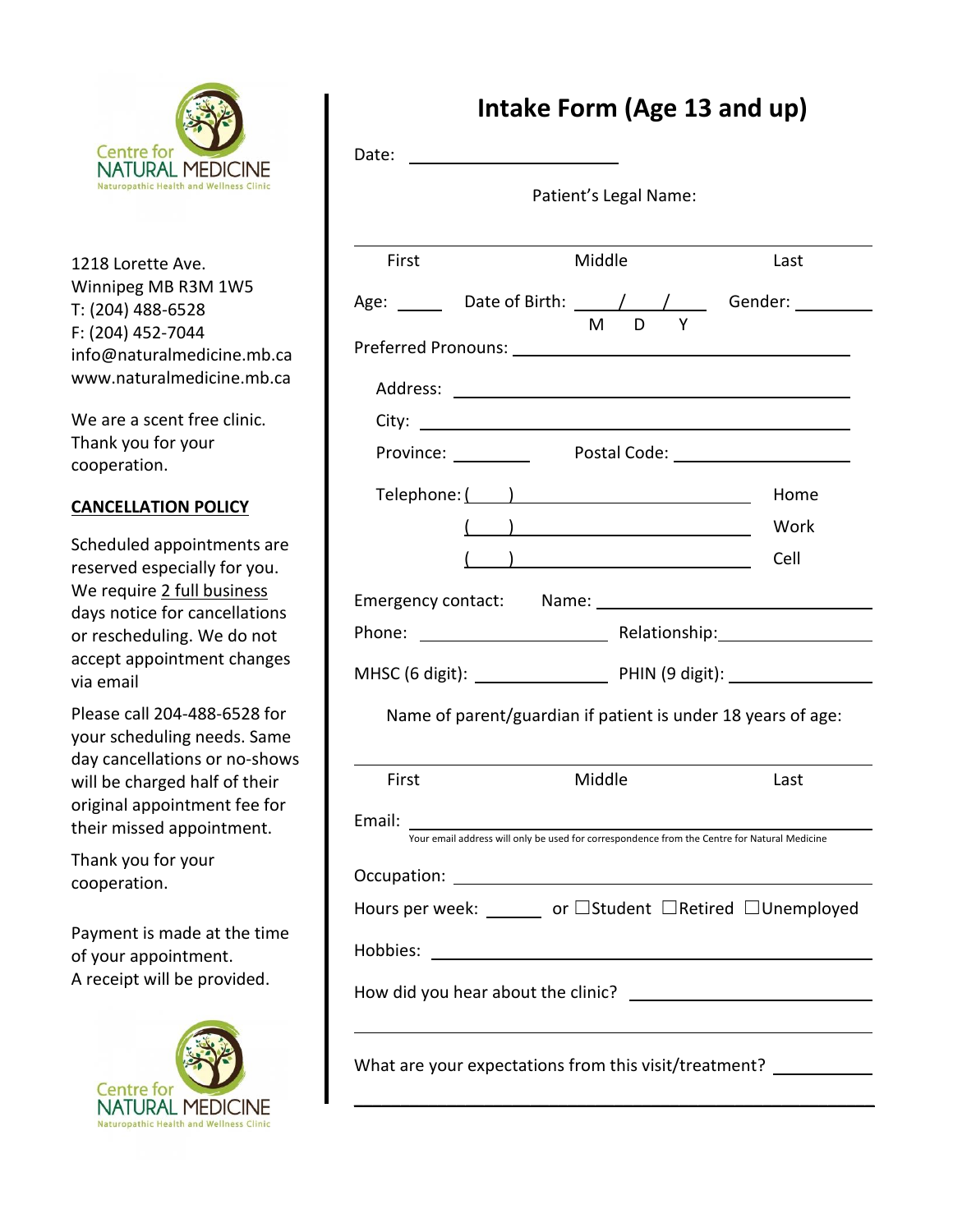## **Please complete the following questions**

| What are your most important health<br>problems that you are seeking treatment for,<br>or are currently being treated for? List as many<br>as you can, in order of importance.                                                                                                                                                            | <b>TYPICAL FOOD INTAKE (Continued)</b>                 |                      |  |  |
|-------------------------------------------------------------------------------------------------------------------------------------------------------------------------------------------------------------------------------------------------------------------------------------------------------------------------------------------|--------------------------------------------------------|----------------------|--|--|
| 1. $\qquad \qquad$                                                                                                                                                                                                                                                                                                                        | Beverages:                                             |                      |  |  |
|                                                                                                                                                                                                                                                                                                                                           |                                                        |                      |  |  |
|                                                                                                                                                                                                                                                                                                                                           |                                                        |                      |  |  |
|                                                                                                                                                                                                                                                                                                                                           |                                                        |                      |  |  |
| <b>ALLERGIES</b>                                                                                                                                                                                                                                                                                                                          |                                                        |                      |  |  |
| Are you hypersensitive or allergic to any of the                                                                                                                                                                                                                                                                                          | <b>GENERAL</b>                                         |                      |  |  |
| following (please list):                                                                                                                                                                                                                                                                                                                  | Weight: _______(lbs) Height: _____ ft. _____ in.       |                      |  |  |
| Drugs?                                                                                                                                                                                                                                                                                                                                    | Weight 1 year ago: ______(lbs)                         |                      |  |  |
|                                                                                                                                                                                                                                                                                                                                           | Max. weight: _________ (lbs) When? ____________        |                      |  |  |
| Environmental (dust, pollen, etc.)?                                                                                                                                                                                                                                                                                                       | Do/have you:                                           |                      |  |  |
|                                                                                                                                                                                                                                                                                                                                           | Exercise?                                              | $\Box$ Yes $\Box$ No |  |  |
| <b>CURRENT MEDICATIONS</b>                                                                                                                                                                                                                                                                                                                | Have a supportive relationship?                        | $\Box$ Yes $\Box$ No |  |  |
| Please list any prescription medications, over                                                                                                                                                                                                                                                                                            | Had any major traumas?                                 | $\Box$ Yes $\Box$ No |  |  |
| the counter medications, vitamins, or other                                                                                                                                                                                                                                                                                               | Had a history of abuse?                                | $\Box$ Yes $\Box$ No |  |  |
| supplements you are taking, and the                                                                                                                                                                                                                                                                                                       | Been treated for drug dependence? $\Box$ Yes $\Box$ No |                      |  |  |
| reason/condition for using them:                                                                                                                                                                                                                                                                                                          | Been treated for alcoholism?                           | $\Box$ Yes $\Box$ No |  |  |
| 1. <u>___________________________________</u>                                                                                                                                                                                                                                                                                             | Smoke tobacco?                                         | $\Box$ Yes $\Box$ No |  |  |
|                                                                                                                                                                                                                                                                                                                                           | Use recreational drugs?                                | $\Box$ Yes $\Box$ No |  |  |
| $\frac{3}{2}$ $\frac{1}{2}$ $\frac{3}{2}$ $\frac{1}{2}$ $\frac{1}{2}$ $\frac{1}{2}$ $\frac{1}{2}$ $\frac{1}{2}$ $\frac{1}{2}$ $\frac{1}{2}$ $\frac{1}{2}$ $\frac{1}{2}$ $\frac{1}{2}$ $\frac{1}{2}$ $\frac{1}{2}$ $\frac{1}{2}$ $\frac{1}{2}$ $\frac{1}{2}$ $\frac{1}{2}$ $\frac{1}{2}$ $\frac{1}{2}$ $\frac{1}{2}$<br>4. $\qquad \qquad$ | <b>GYNECOLOGICAL HEALTH</b>                            |                      |  |  |
|                                                                                                                                                                                                                                                                                                                                           |                                                        |                      |  |  |
|                                                                                                                                                                                                                                                                                                                                           | Are you pregnant?                                      | $\Box$ Yes $\Box$ No |  |  |
| $6.$ $\overline{\phantom{a}}$                                                                                                                                                                                                                                                                                                             | Have you had a hysterectomy?                           | $\Box$ Yes $\Box$ No |  |  |
| <b>TYPICAL FOOD INTAKE</b>                                                                                                                                                                                                                                                                                                                | Is your menstrual cycle regular? $\Box$ Yes $\Box$ No  |                      |  |  |
|                                                                                                                                                                                                                                                                                                                                           | Do you suffer from any pre-menstrual<br>symptoms?      | $\Box$ Yes $\Box$ No |  |  |
|                                                                                                                                                                                                                                                                                                                                           |                                                        |                      |  |  |
|                                                                                                                                                                                                                                                                                                                                           |                                                        |                      |  |  |
|                                                                                                                                                                                                                                                                                                                                           | When was your last menstrual cycle?                    |                      |  |  |
|                                                                                                                                                                                                                                                                                                                                           | During your cycle, is bleeding:                        |                      |  |  |
|                                                                                                                                                                                                                                                                                                                                           | $\Box$ Normal<br>$\Box$ Slow                           | $\Box$ Heavy         |  |  |